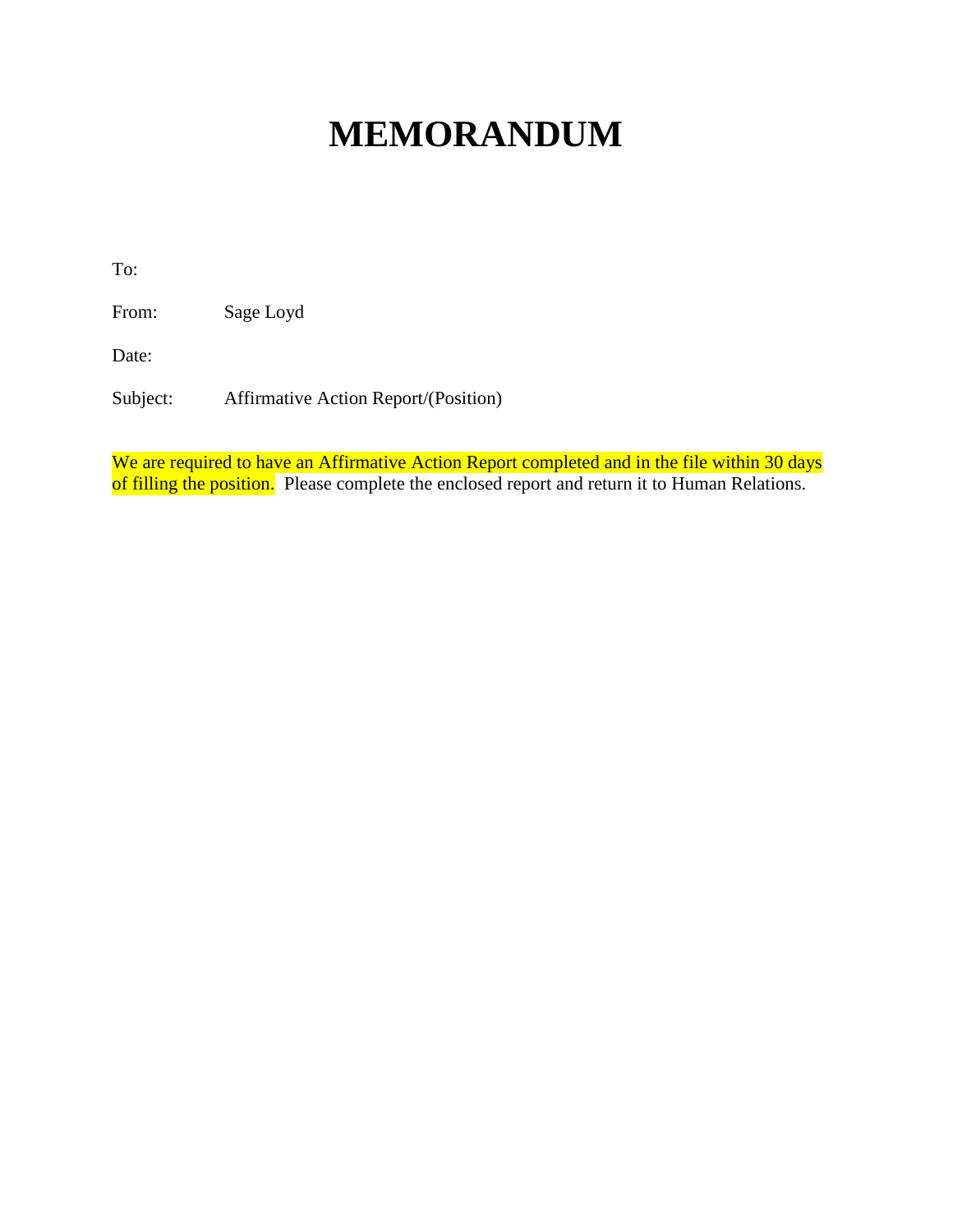## **UNIVERSITY OF ARKANSAS-MONTICELLO**

## **AFFIRMATIVE ACTION REPORT**

This report must be completed and submitted to the Human Relations Officer by the Unit/Department Head when any faculty or staff position has been filled.

| Unit/Department          |                      |
|--------------------------|----------------------|
| Position Filled          |                      |
| Date Position Advertised | Date Position Filled |

1. Recruiting (securing a pool of candidates):

- a. Methods of Advertising. Give name and date of every advertising contact made **other than** ones made by the Office of Human Relations:
- b. Special efforts made to recruit underutilized personnel:
- 2. Hiring (reviewing the pool of candidates):
	- a. Describe the review process utilized. If a search committee was appointed, list makeup of the committee including gender and race.

b. Name of successful candidate:  $\frac{1}{2}$   $\frac{1}{2}$   $\frac{1}{2}$   $\frac{1}{2}$   $\frac{1}{2}$   $\frac{1}{2}$   $\frac{1}{2}$   $\frac{1}{2}$   $\frac{1}{2}$   $\frac{1}{2}$   $\frac{1}{2}$   $\frac{1}{2}$   $\frac{1}{2}$   $\frac{1}{2}$   $\frac{1}{2}$   $\frac{1}{2}$   $\frac{1}{2}$   $\frac{1}{2}$   $\frac{1}{2}$ 

Describe the successful candidate. List reasons this person was selected; give specific documentation.